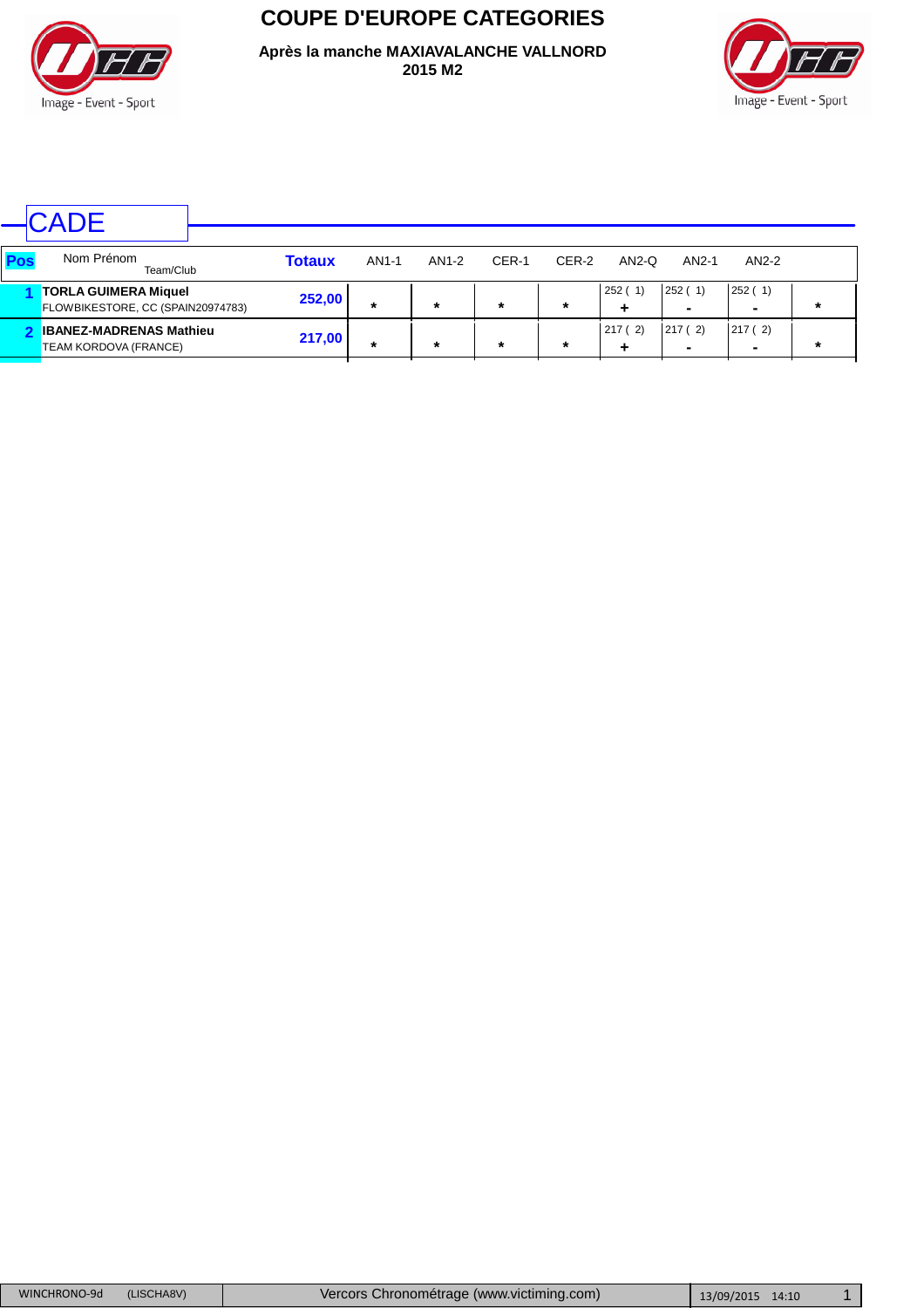| Pos          | Nom Prénom<br>Team/Club                                 | <b>Totaux</b> | AN1-1                    | AN1-2                  | CER-1       | CER-2       | $AN2-Q$     | AN2-1       | AN2-2       |         |
|--------------|---------------------------------------------------------|---------------|--------------------------|------------------------|-------------|-------------|-------------|-------------|-------------|---------|
|              | DAME                                                    |               |                          |                        |             |             |             |             |             |         |
| Pos          | Nom Prénom<br>Team/Club                                 | <b>Totaux</b> | AN1-1                    | AN1-2                  | CER-1       | CER-2       | $AN2-Q$     | AN2-1       | $AN2-2$     |         |
|              | <b>CLEMENT Claudia</b><br>OHO BIKE SPECIALIZED (FRANCE) | 1 135,00      | 132(6)                   | 132(6)                 | 217(2)<br>٠ | 162(4)<br>٠ | 252(1)<br>٠ | 252(1)<br>٠ | 252(1)<br>٠ | *       |
| $\mathbf{2}$ | <b>DRICI NYNS Soraya</b><br>(Andorreand162)             | 651,00        | 118(8)<br>$\blacksquare$ | 1(0)<br>$\blacksquare$ | $\ast$      | $\ast$      | 217(2)<br>٠ | 217(2)<br>٠ | 217(2)<br>٠ | $\star$ |
| 3            | <b>SERRE Emilie</b><br>BBAC (FRANCE2113094088)          | 504,00        | 217(2)<br>$\blacksquare$ | 217(2)                 | 252(1)<br>٠ | 252(1)<br>٠ | $\star$     | $\star$     | $\star$     | $\star$ |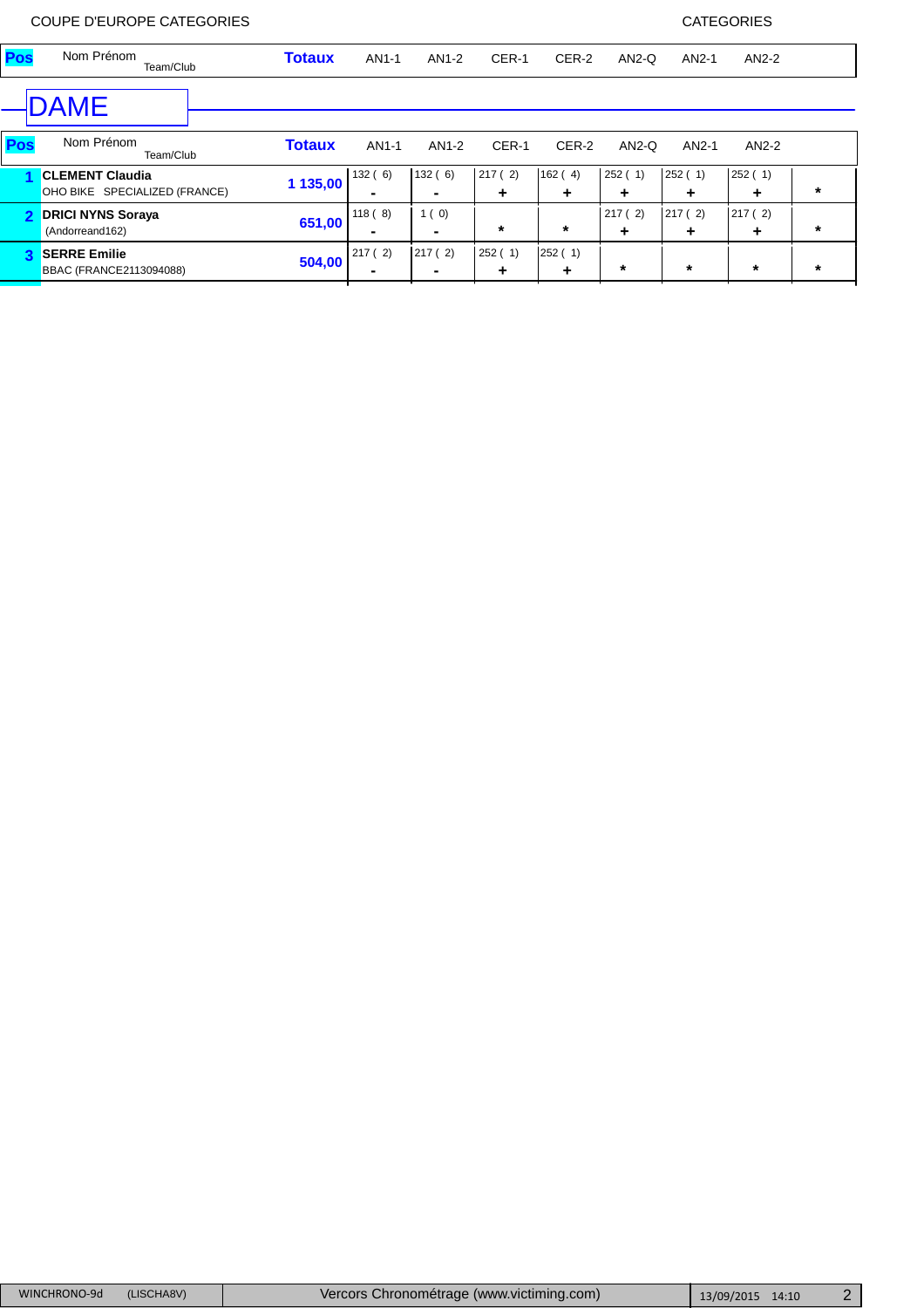## COUPE D'EUROPE CATEGORIES

| <b>CATEGORIES</b> |  |
|-------------------|--|
|-------------------|--|

| Pos                     | Nom Prénom<br>Team/Club                                                              | <b>Totaux</b> | AN1-1   | AN1-2       | CER-1                      | CER-2                | $AN2-Q$     | AN2-1       | AN2-2  |         |
|-------------------------|--------------------------------------------------------------------------------------|---------------|---------|-------------|----------------------------|----------------------|-------------|-------------|--------|---------|
|                         | <b>JUNI</b>                                                                          |               |         |             |                            |                      |             |             |        |         |
| Pos                     | Nom Prénom<br>Team/Club                                                              | <b>Totaux</b> | AN1-1   | AN1-2       | CER-1                      | CER-2                | $AN2-Q$     | AN2-1       | AN2-2  |         |
|                         | <b>PERNET Gatien</b><br>COMMENCAL VALLNORD ENDURO TEAM<br>(FRANCE0883087103)         | 1 260,00      | 252(1)  | 252(1)<br>٠ | 132(6)                     | 252(1)<br>٠          | 252(1)      | 252(1)<br>٠ | 217(2) | $\star$ |
| $\overline{\mathbf{c}}$ | LE GALLIC Edwin<br><b>TEAM MASSILIA BIKE SYSTEM / LAPIERRE</b><br>(FRANCE2113084456) | 935,00        | 187(3)  | 187(3)      | $\overline{187}$ ( 3)<br>٠ | $\overline{162}$ (4) | 142(5)      | 187(3)      | 187(3) | $\ast$  |
| 3                       | <b>JEANDEL Louis</b><br><b>MTBZONE ENDURO TEAN (VCA)</b><br>(FRANCE1423027058)       | 252,00        | $\star$ | $\star$     | $\star$                    | $\ast$               | 217(2)      | 217(2)      | 252(1) | $\ast$  |
| Δ                       | <b>REAL Pierre</b><br>MOUNTAINBIKE ZONE ENDURO TEAM<br>(FRANCE1423029048)            | 187,00        | $\star$ | $\star$     | $\star$                    | $\star$              | 187(3)      | 142(5)      | 142(5) | $\ast$  |
| 5                       | <b>FRESQUET Axel</b><br><b>LUCHON LOURON CYCLISME</b><br>(FRANCE2231161075)          | 162,00        | $\star$ | $\star$     | $\star$                    | $\star$              | 162(4)      | 162(4)      | 162(4) | $\ast$  |
| 6                       | <b>BUISAN Sylvain</b><br><b>TEAM INTENSE LES ANGLES</b><br>(FRANCE1366056030)        | 132,00        | $\star$ | $\star$     | $\star$                    | $\star$              | 132(6)      | 132(6)      | 124(7) | $\ast$  |
| 6                       | <b>MONS COSTA Jordi</b><br>BDN BIKES MONDRAKER (SPAIN48133093)                       | 132,00        | $\star$ | $\star$     | $\star$                    | $\star$              | 114(9)      | 124(7)      | 132(6) | $\star$ |
| 8                       | <b>RAULO Jean Loup</b><br>(FRANCE)                                                   | 124,00        | $\star$ | $\star$     | $\star$                    | $\star$              | 124(7)<br>٠ | 1(0)        | 1(0)   | $\star$ |
| $\mathbf{Q}$            | <b>JALBAUD Aymeric</b><br><b>BRASSAC LACAUNE VTT</b><br>(FRANCE2281268051)           | 118,00        | $\star$ | $\star$     | $\star$                    | *                    | 118(8)<br>٠ | 118(8)      | 118(8) | $\star$ |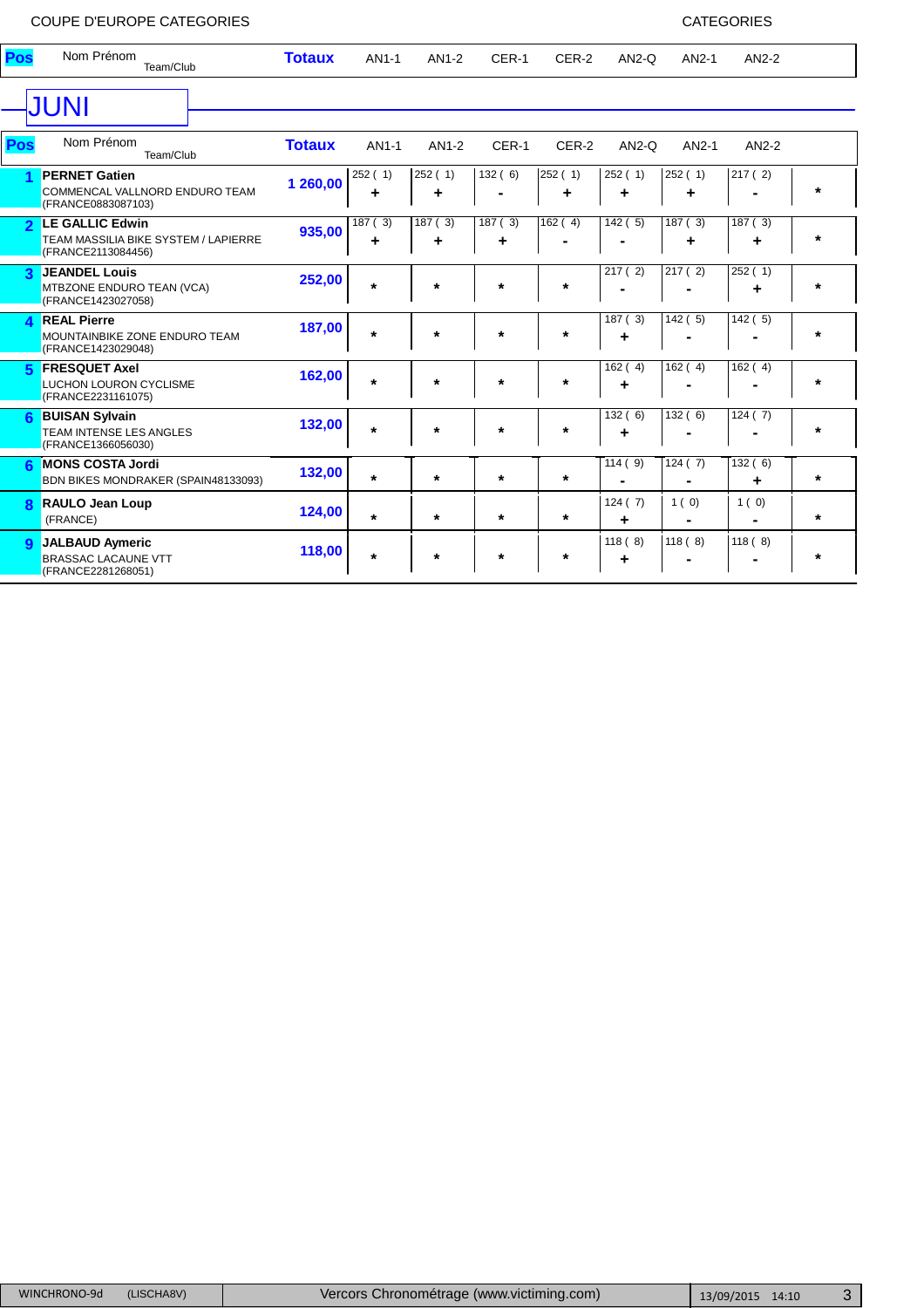| Pos            | Nom Prénom<br>Team/Club                                                | <b>Totaux</b> | AN1-1         | AN1-2                  | CER-1                     | CER-2                                  | $AN2-Q$                   | AN2-1                     | AN2-2         |         |
|----------------|------------------------------------------------------------------------|---------------|---------------|------------------------|---------------------------|----------------------------------------|---------------------------|---------------------------|---------------|---------|
|                | <b>MA30</b>                                                            |               |               |                        |                           |                                        |                           |                           |               |         |
| Pos            | Nom Prénom<br>Team/Club                                                | <b>Totaux</b> | AN1-1         | AN1-2                  | CER-1                     | CER-2                                  | $AN2-Q$                   | AN2-1                     | AN2-2         |         |
|                | <b>GABRILLARGUES Medhi</b><br>(France)                                 | 1 195,00      | 162(4)        | 187(3)<br>٠            | 252(1)<br>÷               | 132(6)<br>$\qquad \qquad \blacksquare$ | 252 (1)<br>÷              | 252 (1)<br>٠              | 252(1)<br>٠   | $\star$ |
| $\overline{2}$ | <b>ARQUES Jordi</b><br>BICIEQUIP ENDURO (spain77475923)                | 461,00        | 112 (10)<br>٠ | 108(12)                | $\star$                   | $\star$                                | 187 (3)<br>٠              | 162(4)<br>٠               | 1(0)          | $\star$ |
| 3              | <b>PAGES Damien</b><br>TEAM VTT LOZERE (FRANCE1348095032)              | 388,00        | 92 (20)       | 112(10)<br>٠           | $\star$                   | $\star$                                | 114(9)<br>٠               | 108 (12)                  | 162(4)<br>٠   | $\star$ |
| 4              | <b>VENTURA SANCHEZ Ismael</b><br>ESMTB.COM (Espagne)                   | 304,00        | 124(7)        | 1(0)<br>$\blacksquare$ | 142(5)<br>٠               | 162(4)<br>٠                            | $\star$                   | $\star$                   | $\star$       | $\star$ |
| 5              | <b>GAGNEUR Denis</b><br>(FRANCE2231800064)                             | 217,00        | $\star$       | $\star$                | $\star$                   | $^\star$                               | 217(2)<br>٠               | 217(2)                    | 217 (2)       | $\star$ |
| 6              | <b>MEYER Vincent</b><br>MUNSTER BIKE CLUB (FRANCE55534502)             | 190,00        | 88 (22)<br>٠  | 102(15)<br>٠           | 86 (23)<br>$\blacksquare$ | 86 (23)<br>$\blacksquare$              | $\star$                   | $\star$                   | $\star$       | $\star$ |
| 7              | <b>BUISAN Patrice</b><br>BREAK BIKE (FRANCE1366800063)                 | 187,00        | $\star$       | $\star$                | $\star$                   | $\star$                                | 132(6)                    | 187(3)<br>٠               | 187(3)        | $\star$ |
| 8              | <b>CHABERT Guillaume</b><br><b>ESPACE BIKE MILLAU (FRANCE)</b>         | 162,00        | $\star$       | $\star$                | $\star$                   | $\star$                                | 162(4)<br>٠               | 142(5)                    | 142(5)        | $\star$ |
| 9              | <b>PATORA Mathieu</b><br>LOURDES VTT (FRANCE)                          | 142,00        | $\star$       | $\star$                | $\star$                   | $\star$                                | 142(5)<br>٠               | 114(9)                    | 124(7)        | $\star$ |
|                | 10 ESCUDERO Mathias<br><b>ALTIBIKE (FRANCE)</b>                        | 132,00        | $\star$       | $\star$                | $\star$                   | $^\star$                               | 88 (22)                   | 132(6)<br>÷               | 1(0)          | $\star$ |
| 10             | <b>FAUVERTE Laurent</b><br>(FRANCE)                                    | 132,00        | $\star$       | $\star$                | $\star$                   | $\star$                                | 124 (7)<br>$\blacksquare$ | 118(8)                    | 132(6)<br>٠   | $\star$ |
| 12             | <b>DURANT Julien</b><br><b>BIFFLE TEAM (FRANCE)</b>                    | 124,00        | $\star$       | $\star$                | $\star$                   | $\star$                                | 108 (12)                  | 124(7)<br>٠               | 104 (14)      | $\star$ |
| 13             | <b>CHADELAS Mathieu</b><br>BIKESCAN (FRANCE1334089045)                 | 118,00        | $\star$       | $\star$                | $\star$                   | $\star$                                | 110 (11)                  | 110(11)                   | 118(8)<br>٠   | $\star$ |
| 13             | <b>MAKIN Thomas</b><br>STEVE PEAT SYNDICATE (United<br>Kingdom949183)  | 118,00        | $\star$       | $\star$                | $\star$                   | $\ast$                                 | 118(8)<br>٠               | 90(21)                    | 100(16)       | $\star$ |
|                | 15 GAILLARD Olivier<br>VTT CLUB ST GEORGES<br>(FRANCE1334078076)       | 114,00        | *             |                        | *                         | *                                      | 106(13)                   | 112(10)                   | 114(9)<br>٠   | $\star$ |
| 16.            | <b>CAMPENY Dani</b><br>BICIEQUIP ENDURO (FRANCE47793382)               | 112,00        | $\star$       | $\star$                | $\star$                   | $\star$                                | 112(10)<br>٠              | 106(13)                   | 1(0)          | $\star$ |
| 16             | <b>ROBIN Nicolas</b><br>TEAM NEMESIS (FRANCE)                          | 112,00        | $\star$       | $\star$                | $\star$                   | $\star$                                | 104 (14)                  | 104(14)                   | 112(10)<br>٠  | $\star$ |
| 18             | <b>MEHEUT Nicolas</b><br>REC TEAM (FRANCE)                             | 110,00        | $\star$       | $\star$                | $\star$                   | $\star$                                | 96 (18)                   | 1(0)                      | 110(11)<br>٠  | $\star$ |
| 19             | <b>GARREL Laurent</b><br>(FRANCE)                                      | 108,00        | $\star$       | $\star$                | $\star$                   | $\star$                                | 86 (23)                   | 96 (18)                   | 108(12)<br>٠  | $\star$ |
| 20             | <b>MASSIES Laurent</b><br><b>BREAK-BIKE (FRANCE)</b>                   | 106,00        | $\star$       | $\star$                | $\star$                   | $\star$                                | 98 (17)                   | 98 (17)                   | 106(13)<br>٠  | $\star$ |
| 21             | <b>GINE Nicolas</b><br>(FRANCE)                                        | 102,00        | $\star$       | $\star$                | $\star$                   | $\star$                                | 102 (15)<br>٠             | 1(0)                      | 1(0)          | $\star$ |
| 21             | <b>PIMENTA Michael</b><br>TRAILWOOD (FRANCE)                           | 102,00        | $\star$       | $\star$                | $\star$                   | $\star$                                | 94 (19)                   | 94 (19)                   | 102 (15)<br>٠ | $\star$ |
| 21             | <b>ESTEBE Nicolas</b><br>ATAC (FRANCE1311006499)                       | 102,00        | $\star$       | $\star$                | $\star$                   | $\star$                                | 100(16)                   | 102(15)<br>٠              | 1(0)          | $\star$ |
| 24             | <b>GOUDOUD Guillaume</b><br>MTB ZONE ENDURO TEAM<br>(FRANCE1487009002) | 100,00        | $\star$       | $\star$                | $\star$                   | $\ast$                                 | 92 (20)                   | 100(16)<br>٠              | 1(0)          | $\ast$  |
| 25             | <b>MATHURIN Vicent</b><br>ALTIBIKE (FRANCE)                            | 92,00         | $\star$       | $\star$                | $\star$                   | $\star$                                | 90(21)                    | $\overline{92}$ (20)<br>٠ | 1(0)          | $\star$ |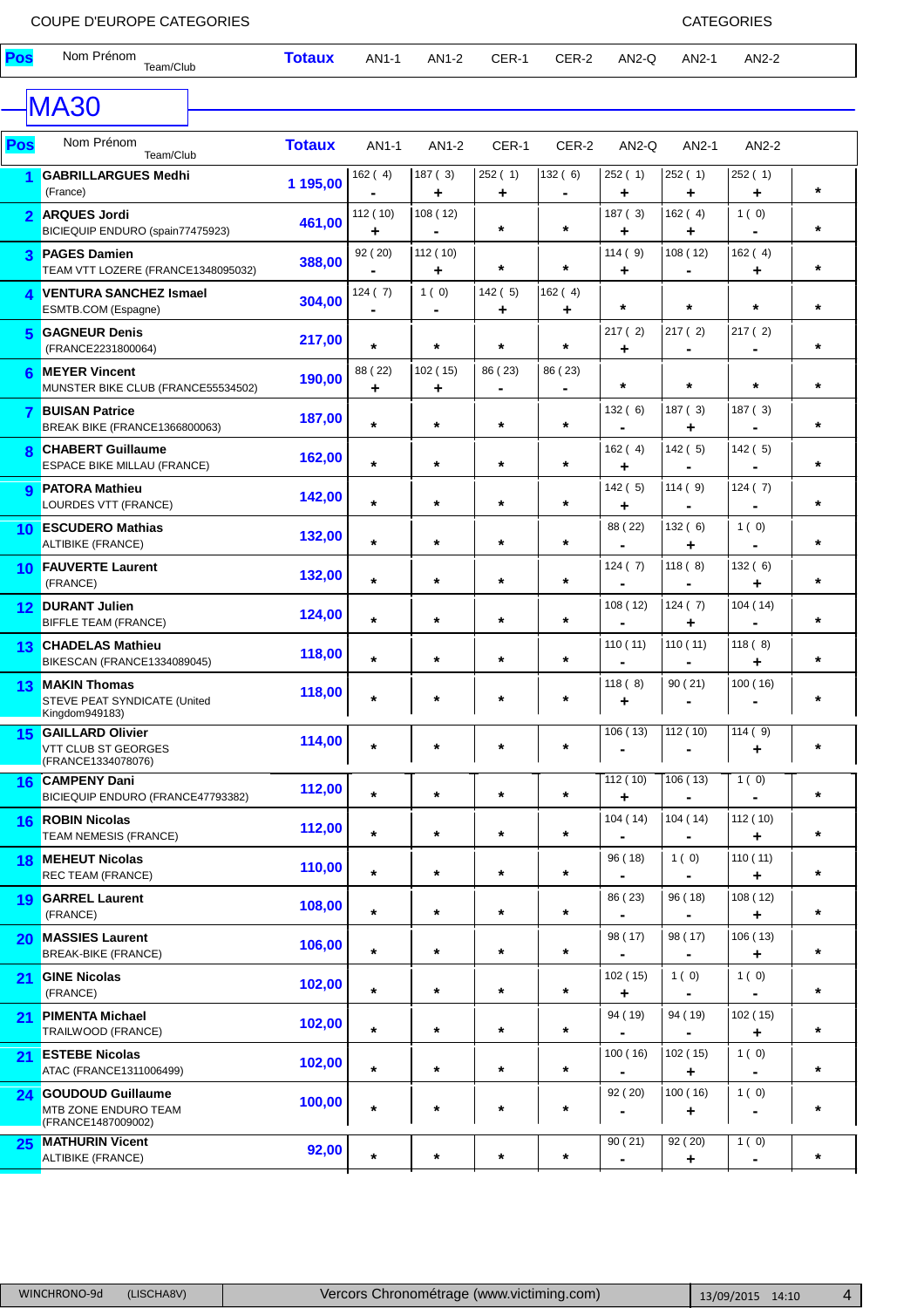| Pos            | Nom Prénom<br>Team/Club                                                            | <b>Totaux</b> | AN1-1       | AN1-2                                  | CER-1                     | CER-2                    | AN2-Q                     | AN2-1                  | AN2-2                  |          |
|----------------|------------------------------------------------------------------------------------|---------------|-------------|----------------------------------------|---------------------------|--------------------------|---------------------------|------------------------|------------------------|----------|
|                | <b>MA40</b>                                                                        |               |             |                                        |                           |                          |                           |                        |                        |          |
| Pos            | Nom Prénom<br>Team/Club                                                            | <b>Totaux</b> | AN1-1       | AN1-2                                  | CER-1                     | CER-2                    | $AN2-Q$                   | AN2-1                  | AN2-2                  |          |
|                | <b>PICARD Jean Marc</b><br>PIVOT (FRANCE13300118056)                               | 1 085,00      | 187(3)      | 187(3)<br>$\blacksquare$               | 217(2)<br>÷               | 217(2)<br>÷              | 217(2)<br>÷               | 217(2)<br>٠            | 217(2)<br>÷            | $\star$  |
| $\overline{2}$ | <b>PITON Christophe</b><br>CEVENRAID (FRANCE1330035063)                            | 795,00        | 142(5)<br>٠ | 132(6)<br>$\qquad \qquad \blacksquare$ | 124 (7)<br>$\blacksquare$ | 162(4)<br>٠              | 142(5)<br>٠               | 162(4)<br>٠            | 187 (3)<br>٠           | $\star$  |
| 3              | <b>GIORDANENGO Olivier</b><br>GIANT (France0608117010)                             | 756,00        | $\star$     | $\star$                                | 252(1)<br>÷               | 252(1)<br>÷              | 252(1)<br>٠               | 252(1)                 | 252(1)                 | $\star$  |
| 4              | <b>FIA Stephane</b><br>CAP D'AIL VTT/SUPERNATURAL RACING<br>TEAM (MONACOA046757)   | 654,00        | 124(7)      | 124(7)<br>٠                            | 132(6)<br>÷               | 118(8)<br>$\blacksquare$ | 124(7)<br>÷               | 132 (6)<br>÷           | 142(5)<br>٠            | $\star$  |
| 5              | <b>MEUNIER Sebastien</b><br><b>TRACES DE FREIN COLLECTIVE</b><br>(FRANCE224279009) | 187,00        | $\star$     | $^\star$                               | $\star$                   | $\star$                  | 187(3)<br>٠               | 187(3)                 | $\overline{132}$ (6)   | $^\star$ |
| ิค             | <b>LASSALLE Benoît</b><br>TEAM KORDOVA (FRANCE)                                    | 162,00        | $\star$     | $\star$                                | $\star$                   | $\star$                  | 162(4)<br>٠               | 124(7)                 | 114(9)                 | $\star$  |
| 6              | <b>CHAPLAIN Christophe</b><br>VTT LOZERE / ESPACE BIKE 12<br>(FRANCE1348095021)    | 162,00        | $\star$     | $\star$                                | $\star$                   | $\star$                  | 110(11)                   | 142(5)                 | 162(4)<br>٠            | $\star$  |
| 8              | <b>REDONDEAUD Franck</b><br>MTBZONE ENDURO TEAM<br>(FRANCE1487009001)              | 132,00        | $\star$     | $\star$                                | $\star$                   | $\star$                  | 132(6)<br>٠               | 114(9)                 | 118(8)                 | $\star$  |
| $\mathbf{Q}$   | <b>CONILL Richard</b><br>TEAM KORDOVA (FRANCE1366800043)                           | 124,00        | $\star$     | $\star$                                | $\star$                   | $\star$                  | 114(9)                    | 118(8)                 | 124(7)<br>٠            | $\star$  |
|                | 10 BERTRAND Cyril<br>(FRANCE)                                                      | 118,00        | $\star$     | $\star$                                | $\star$                   | $\star$                  | 118(8)<br>÷               | 110(11)                | 112 (10)               | $\star$  |
| 11             | <b>MARSAC Arnaud</b><br>SINGLETRACKSASSOS (FRANCE)                                 | 112,00        | $\star$     | $\star$                                | $\star$                   | $\star$                  | 112(10)<br>÷              | 112 (10)               | 110(11)                | $\star$  |
| 12             | <b>BOURRELLY Laurent</b><br>(ANDORRA)                                              | 108,00        | $\star$     | $\star$                                | $\star$                   | $\star$                  | 106(13)<br>$\blacksquare$ | 108 (12)<br>٠          | 108(12)                | $\star$  |
| $12 \,$        | <b>CHEVREAU Denis</b><br>OBO BIKE (FRANCE344221239)                                | 108,00        | $\star$     | $\star$                                | $\star$                   | $\star$                  | 108(12)<br>÷              | 1(0)                   | 1(0)<br>$\blacksquare$ | $\star$  |
| 14             | <b>DELPINO Joel</b><br>(FRANCE)                                                    | 106,00        | $\star$     | $\star$                                | $\star$                   | $^\star$                 | 104(14)<br>$\blacksquare$ | 106(13)<br>٠           | 1(0)<br>$\blacksquare$ | $\star$  |
| 15             | <b>FERRAND Patrice</b><br>(FRANCE)                                                 | 102,00        | $\star$     | $\star$                                | $\star$                   | $\star$                  | 102 (15)<br>÷             | 1(0)                   | 1(0)                   | $\star$  |
| 16             | <b>PICHOT Nicolas</b><br>(FRANCE)                                                  | 100,00        | $\star$     | $\star$                                | $\star$                   | $\star$                  | 100(16)<br>÷              | 1(0)<br>$\blacksquare$ | 1(0)<br>$\blacksquare$ | $\star$  |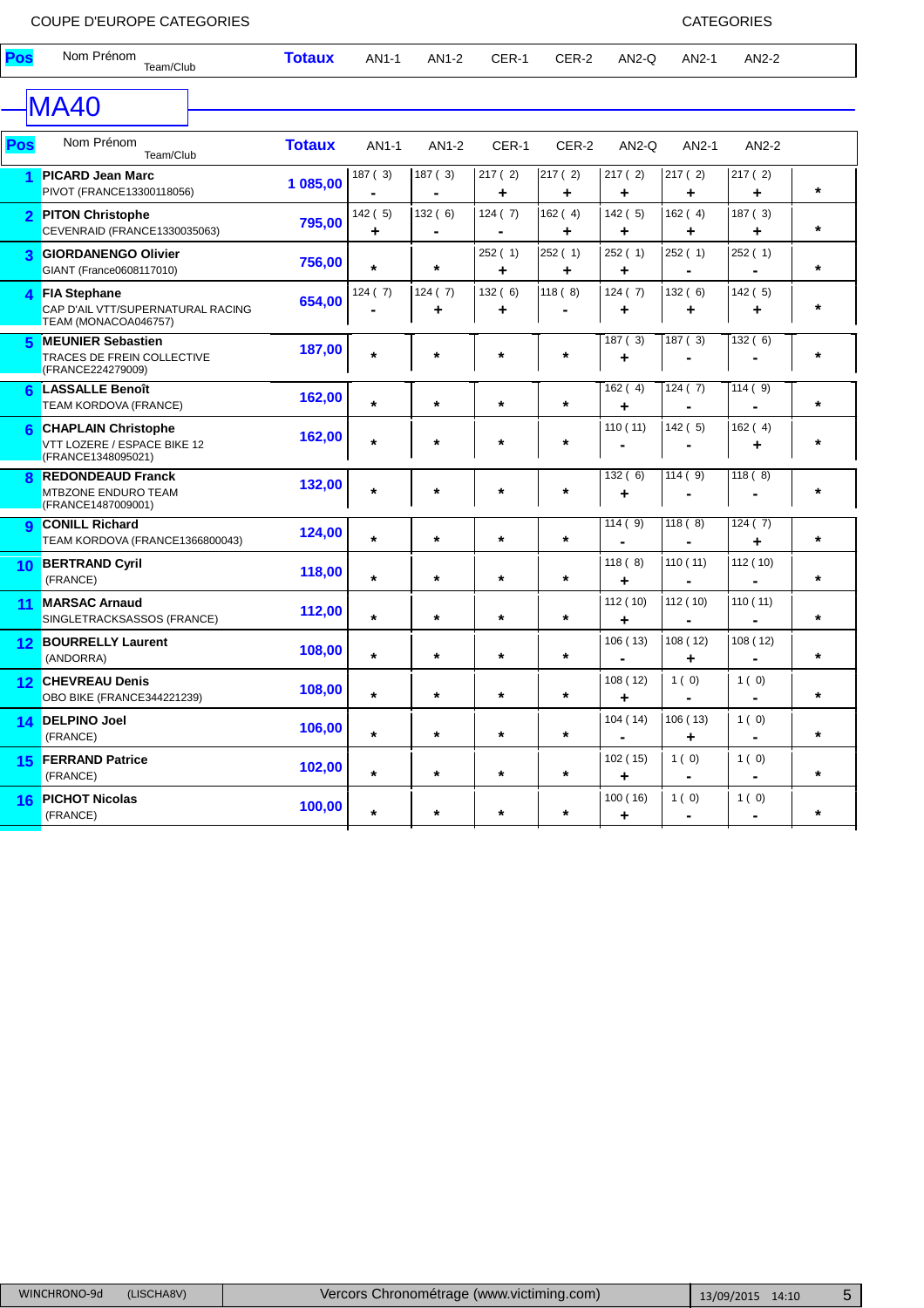**<sup>10</sup> FREDON Didier 124,00** (FRANCE)

**<sup>11</sup> TEP Simon 114,00** VTT34 (FRANCE)

124 ( 7) 124 ( 7) 124 ( 7)

114 ( 9) 114 ( 9) 114 ( 9)

**\* \* \* \* + - - \***

**\* \* \* \* + - - \***

|                         | COUPE D'EUROPE CATEGORIES                                                   |               |             |              |              |             |              |                           | <b>CATEGORIES</b> |         |
|-------------------------|-----------------------------------------------------------------------------|---------------|-------------|--------------|--------------|-------------|--------------|---------------------------|-------------------|---------|
| Pos                     | Nom Prénom<br>Team/Club                                                     | <b>Totaux</b> | AN1-1       | AN1-2        | CER-1        | CER-2       | $AN2-Q$      | AN2-1                     | AN2-2             |         |
|                         | <b>MA50</b>                                                                 |               |             |              |              |             |              |                           |                   |         |
| Pos                     | Nom Prénom<br>Team/Club                                                     | <b>Totaux</b> | AN1-1       | AN1-2        | CER-1        | CER-2       | $AN2-Q$      | AN2-1                     | AN2-2             |         |
|                         | <b>BLANC Gerard</b><br>TEAM VTT LOZERE (FRANCE1348095046)                   | 1 155,00      | 252(1)<br>┹ | 217 (2)<br>٠ | 217(2)<br>٠  | 217(2)<br>٠ | 252(1)<br>٠  | 217(2)                    | 217 (2)           | $\star$ |
| $\overline{\mathbf{c}}$ | <b>BRUNI Jean Pierre</b><br>US CAGNES (FranceFRA19620906)                   | 504,00        | 217(2)      | 252(1)<br>٠  | 252(1)<br>٠  | 252(1)      | $\star$      | $\star$                   | $\star$           | *       |
| 3                       | <b>PINARDI Gian Luca</b><br>MANGUSTA BIKE TEAM (Italy708611L)               | 491,00        | $\star$     | $\star$      | 142(5)<br>٠  | 142(5)      | 187(3)<br>٠  | 162(4)<br>٠               | 142(5)            | *       |
| 4                       | <b>SERRE Jean Michel</b><br>LES DETOUSQUEURS (France)                       | 436,00        | $\star$     | $\star$      | 132(6)<br>٠  | 132(6)      | 118(8)       | 142(5)<br>٠               | 162(4)            | $\star$ |
| 片                       | LE GALLIC Jean Pierre<br><b>MASSILIA BIKE PROJECT</b><br>(FRANCE2113055214) | 406,00        | 1(0)        | 1(0)         | $\star$      | $\ast$      | 142(5)<br>٠  | 132(6)<br>٠               | 132(6)            | *       |
| R                       | <b>LIVORTI Michele</b><br>RIVIERA OUTDOOR (Italy916566P)                    | 320,00        | $\star$     | $\star$      | 96 (18)<br>٠ | 1(0)        | 112(10)<br>٠ | $\overline{11}2(10)$<br>٠ | 1(0)              | $\star$ |
|                         | <b>FRIGIERE Jean-luc</b><br>US CAGNES VTT SANTACRUZ<br>(FRANCE806031031)    | 252,00        | $\star$     | $\star$      | $\star$      | $\star$     | 162(4)       | 252(1)<br>٠               | 252(1)            | $\star$ |
|                         | <b>DOMENECH Jose</b><br><b>EXTREM CICLES-DENIA</b><br>(SPAINESP19650401)    | 217,00        | $\star$     | $\star$      | $\star$      | $\star$     | 217(2)<br>٠  | 187(3)                    | 187(3)            | *       |
| $\mathbf Q$             | <b>MAILLOT Frank</b><br><b>BREAK-BIKE (FRANCE)</b>                          | 132,00        | $\star$     | $\star$      | $\star$      | $\ast$      | 132(6)<br>٠  | 118(8)                    | 118(8)            | $\star$ |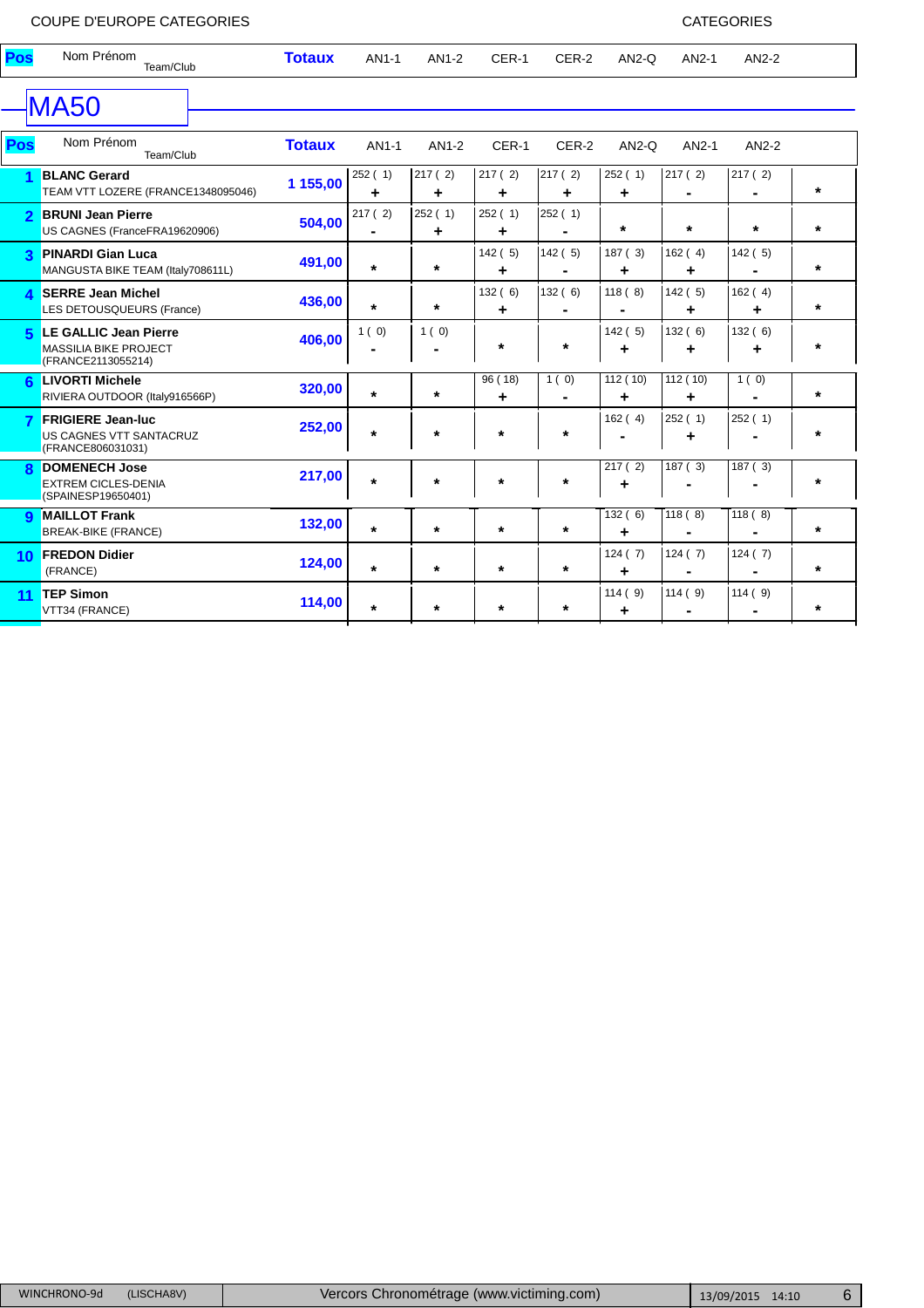|     | COUPE D'EUROPE CATEGORIES                                                      |               |             |                          |             |             |             |             | <b>CATEGORIES</b> |        |
|-----|--------------------------------------------------------------------------------|---------------|-------------|--------------------------|-------------|-------------|-------------|-------------|-------------------|--------|
| Pos | Nom Prénom<br>Team/Club                                                        | <b>Totaux</b> | AN1-1       | AN1-2                    | CER-1       | CER-2       | $AN2-Q$     | AN2-1       | AN2-2             |        |
|     | <b>PRIO</b>                                                                    |               |             |                          |             |             |             |             |                   |        |
| Pos | Nom Prénom<br>Team/Club                                                        | <b>Totaux</b> | AN1-1       | AN1-2                    | CER-1       | CER-2       | $AN2-Q$     | AN2-1       | $AN2-2$           |        |
|     | <b>GAILLOT Baptiste</b><br>KONA (FRANCE2438232146)                             | 1 160,00      | 162(4)      | 187(3)<br>٠              | 252(1)<br>٠ | 252(1)<br>٠ | 252(1)<br>÷ | 187(3)      | 217(2)<br>٠       | $\ast$ |
|     | <b>RAVANEL Cedric</b><br>COMMENCAL VALLNORD ENDURO TEAM<br>(France19970034092) | 721,00        | 252(1)<br>÷ | 132(6)<br>$\blacksquare$ | $\star$     | $\ast$      | 217(2)<br>٠ | 217(2)<br>۰ | 252(1)<br>٠       | $\ast$ |

|   | <b>QUERE Nicolas</b><br>COMMENCAL VALLNORD ENDURO TEAM<br>(France0883023010) | 556,00 | 132(6)  | 142 ( 5)<br>٠            | $\ast$      | $\ast$      | 142(<br>5)  | 252(<br>٠                | 162(4)<br>÷              |   |
|---|------------------------------------------------------------------------------|--------|---------|--------------------------|-------------|-------------|-------------|--------------------------|--------------------------|---|
|   | <b>AYMARD Nicolas</b><br>ST PONS VTT (FRANCE2113232075)                      | 434,00 | 114(9)  | 118(8)<br>$\blacksquare$ | 217(2)<br>٠ | 217(2)<br>٠ | $\star$     | $\ast$                   | $\ast$                   |   |
| 5 | <b>PRATMARTY Eric</b><br><b>CALMONT SPORTS NATURE</b><br>(FRANCE2112186026)  | 426,00 | 124(7)  | 1(0)<br>$\blacksquare$   | $\star$     | $\star$     | 162(4)<br>٠ | 132(6)<br>÷              | 132(6)<br>٠              |   |
|   | <b>BERGEY Eliot</b><br><b>CALMONT SPORTS NATURE</b><br>(FRANCE2212186054)    | 416,00 | 118(8)  | 114(9)<br>$\blacksquare$ | $\star$     | $\star$     | 132(6)<br>٠ | -5)<br>142(<br>٠         | 142(5)<br>٠              | * |
|   | <b>DURAND Remy</b><br><b>CULTURE VELO BLAGNAC</b><br>(FRANCE2231302058)      | 187,00 | $\star$ | $\star$                  | $\star$     | $\star$     | 187(3)<br>٠ | 162(4)<br>$\blacksquare$ | 187(3)<br>$\blacksquare$ | * |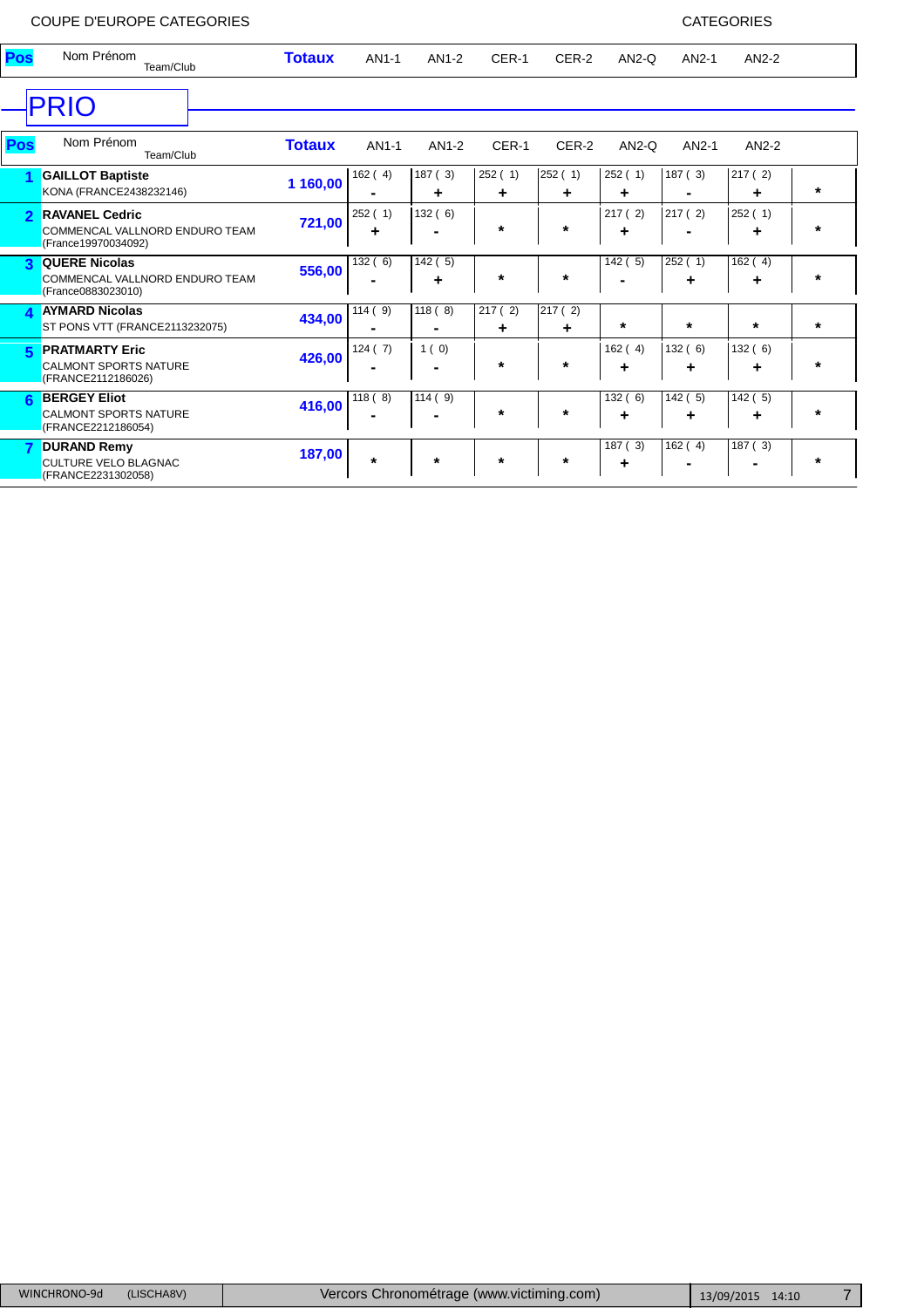# COUPE D'EUROPE CATEGORIES COUPE EN EN ENCORTE DE LA CATEGORIES

| <b>CAI EGORIES</b> |  |  |
|--------------------|--|--|
|                    |  |  |

| Pos                     | Nom Prénom<br>Team/Club                                                             | <b>Totaux</b> | AN1-1           | AN1-2                                     | CER-1                     | CER-2                     | AN2-Q         | AN2-1                    | AN2-2                     |          |
|-------------------------|-------------------------------------------------------------------------------------|---------------|-----------------|-------------------------------------------|---------------------------|---------------------------|---------------|--------------------------|---------------------------|----------|
|                         | <b>SENI</b>                                                                         |               |                 |                                           |                           |                           |               |                          |                           |          |
|                         | Nom Prénom                                                                          |               |                 |                                           |                           |                           |               |                          |                           |          |
| Pos                     | Team/Club                                                                           | <b>Totaux</b> | AN1-1           | AN1-2                                     | CER-1                     | CER-2                     | AN2-Q         | AN2-1                    | AN2-2                     |          |
| 1                       | <b>MAROVELLI Xavier</b><br>TEAM KTM KENNY (FRANCE0883101033)                        | 810,00        | 132(6)<br>٠     | 142(5)<br>٠                               | 98 (17)                   | 1(0)<br>$\blacksquare$    | 132(6)<br>٠   | 217(2)<br>٠              | 187(3)<br>٠               | $\star$  |
| $\overline{2}$          | <b>POESY Sebastien</b><br>UC MONACO (FRANCE0898022094)                              | 616,00        | 98 (17)         | 106(13)                                   | 118(8)<br>٠               | 162(4)<br>٠               | 108(12)<br>٠  | 114(9)<br>+              | 114(9)<br>٠               | $\star$  |
| 3                       | <b>HEBERT Mathieu</b><br>TEAM NAKITA / UC MONACO<br>(FRANCE0898022076)              | 592,00        | 108 (12)        | 108 (12)                                  | 112 (10)<br>٠             | 124(7)<br>٠               | 114(9)<br>٠   | 118(8)<br>٠              | 124(7)<br>٠               | $\star$  |
| 4                       | <b>MEUNIER Baptistin</b><br>EASY RIDER FAMILLY (FRANCE2113204027)                   | 564,00        | 112 $(10)$<br>٠ | $\sqrt{124}$ (7)<br>۰                     | 106(13)<br>٠              | 1(0)                      | 112 (10)<br>٠ | 110(11)<br>٠             | 100(16)                   | $\star$  |
| 5                       | <b>BROTONS Jonathan</b><br>CAP D'AIL VTT/CYDONIA/PPCYCLE<br>(MONACO225863)          | 454,00        | 66 (34)         | 76 (28)<br>٠                              | 94 (19)<br>٠              | 84 (24)<br>٠              | 100(16)<br>٠  | 100(16)<br>٠             | $\overline{72}$ (30)      | $\star$  |
| 6                       | <b>SANZ CASADEVALL Guillem</b><br>GAVARRES BIKE ORBEA (spain41581241)               | 453,00        | 124(7)<br>٠     | 112 (10)<br>÷                             | $^\star$                  | $\star$                   | 217(2)<br>٠   | 104(14)                  | 61 (39)                   | $\star$  |
| $\overline{\mathbf{z}}$ | <b>ZORZETTO Davide</b><br>TRIBE TEAM (ITALY976887N)                                 | 440,00        | 51 (49)         | 82 (25)<br>٠                              | 76 (28)                   | 80 (26)<br>٠              | 96 (18)<br>٠  | 96 (18)<br>٠             | 86 (23)<br>٠              | $\star$  |
| $\mathbf{R}$            | <b>PADDON Jake</b><br>(New ZealandNZL19951128)                                      | 306,00        | $\star$         | $\star$                                   | 82 (25)<br>$\blacksquare$ | 62 (38)<br>$\blacksquare$ | 102 (15)<br>٠ | 98 (17)<br>٠             | 106(13)<br>٠              | $\star$  |
| $\mathbf{Q}$            | <b>HUET Jerome</b><br>COMMENCAL (AndorreFRA19870906)                                | 264,00        | 62 (38)         | 78 (27)                                   | $\star$                   | $\star$                   | 88 (22)<br>٠  | 84 (24)<br>٠             | 92 (20)<br>٠              | $\star$  |
| 10                      | <b>MENJOU Irenee</b><br>LOURDES VTT (FRANCE2265151142)                              | 252,00        | $\star$         | $\star$                                   | $\star$                   | $\star$                   | 187(3)        | 252(1)<br>٠              | 132(6)                    | $\star$  |
| 10                      | <b>TRARIEUX Julien</b><br>AMSL LEVENS (France806082061)                             | 252,00        | $\star$         | $\star$                                   | $\star$                   | $\star$                   | 110(11)       | 187(3)                   | 252(1)<br>٠               | $\star$  |
| 10 <sup>°</sup>         | <b>CLAQUIN Sebastien</b><br><b>GIANT FRRANCE OFF-ROAD TEAM</b><br>(FRANCE806091016) | 252,00        | $\star$         | $\star$                                   | *                         | $\ast$                    | 252 (1)<br>٠  | 162(4)                   | 217(2)                    | $\star$  |
|                         | 10 PALAYSI Jeremy<br>BRASSAC VTT (france2281268098)                                 | 252,00        | 60 (40)         | 66 (34)<br>٠                              | $\star$                   | $\ast$                    | 92 (20)<br>٠  | 62 (38)                  | 94(19)<br>٠               | $\star$  |
| 14                      | <b>ESCUDIER Thomas</b><br>ENDUR AUDOIS ORBEA ATAC<br>(FRANCE1311006501)             | 162,00        | $^\star$        | $\star$                                   | *                         | $\ast$                    | 162(4)<br>٠   | 132(6)<br>$\blacksquare$ | 110(11)<br>$\blacksquare$ | $^\star$ |
| 14                      | <b>URIARTE Markel</b><br>DORLETAKO AMA (Espagne72725971)                            | 162,00        | $\star$         | $\star$                                   | $\star$                   | $\star$                   | 65(35)        | 112 (10)                 | 162(4)<br>٠               | $\star$  |
| 16                      | <b>MAGNE Julien</b><br>SPORT BIKE/SPECIALIZED<br>(FRANCE224264004)                  | 142,00        | $\star$         | $\star$                                   | $\star$                   | $\ast$                    | 118(8)        | 142(5)<br>٠              | 142(5)                    | $\star$  |
|                         | 16 MARTIN Cedric<br>BLAUSASC VTT (FRANCE806071012)                                  | 142,00        | *               | $\star$                                   | $^\star$                  | $\ast$                    | 142(5)<br>+   | 124(7)                   | 118(8)                    | $\star$  |
| 18 <sup>°</sup>         | <b>BOURBON Alexis</b><br><b>ALTIBIKE (FRANCE)</b>                                   | 124,00        | $\star$         | $\star$                                   | $\star$                   | $\ast$                    | 124(7)<br>٠   | 108(12)                  | 112 (10)                  | $\star$  |
| 19                      | <b>ROCAFORT Mathieu</b><br>(FRANCE)                                                 | 108,00        | *               | $\star$                                   | $\star$                   | $\star$                   | 106(13)       | 106(13)                  | 108(12)<br>٠              | $\star$  |
| 20                      | <b>RAMADE Thomas</b><br>(FRANCE)                                                    | 104,00        | *               | $\star$                                   | $\star$                   | $\star$                   | 104 (14)<br>٠ | 74 (29)                  | 98 (17)                   | $\star$  |
| 20                      | <b>PINARDI Michele</b><br>MANGUSTA BIKE TEAM (ITALY708615Q)                         | 104,00        | *               | $\star$                                   | $\star$                   | $\star$                   | 90 (21)       | 94 (19)                  | 104(14)<br>٠              | $\star$  |
| 22 <sub>2</sub>         | <b>AYMARD Nicolas</b><br>ST PONS VTT (FRANCE2113232075)                             | 102,00        | $\star$         | $\star$                                   | $\star$                   | $\ast$                    | 82 (25)       | 102(15)<br>٠             | 102(15)                   | $\star$  |
| 23                      | <b>CALVEZ Mathieu</b><br>ARIEGENDURO/CYCLIC31 (FRANCE)                              | 98,00         | $\star$         | $\star$                                   | $\star$                   | $\star$                   | 98 (17)<br>٠  | 80 (26)                  | 82 (25)                   | $\star$  |
| 24                      | <b>FUICA Daniel Valeriu</b><br>KARAGOLS ENDURO (SPAIN)                              | 96,00         | *               | $\star$                                   | $\star$                   | $\star$                   | 84 (24)       | 78 (27)                  | 96 (18)<br>٠              | $\star$  |
| 25                      | <b>MARCOU Cedric</b><br>BRASSAC VTT (FRANCE2281268112)                              | 94,00         | *               | $\star$                                   | $\star$                   | $\star$                   | 94 (19)<br>٠  | 90(21)                   | 90(21)                    | $\star$  |
| 26                      | <b>CASSEREAU Cedric</b><br><b>BLANCO RACING TEAM (FRANCE)</b>                       | 92,00         | $\star$         | $\star$                                   | $\star$                   | $\star$                   | 80 (26)       | 92 (20)<br>٠             | 80 (26)                   | $\star$  |
| 27                      | <b>VALLE Romain</b><br>(FRANCE)                                                     | 88,00         | $\star$         | $\star$                                   | *                         | $\ast$                    | 63 (37)       | 88 (22)<br>٠             | 84 (24)                   | $\star$  |
|                         | WINCHRONO-9d<br>(LISCHA8V)                                                          |               |                 | Vercors Chronométrage (www.victiming.com) |                           |                           |               |                          | 13/09/2015 14:10          | 8        |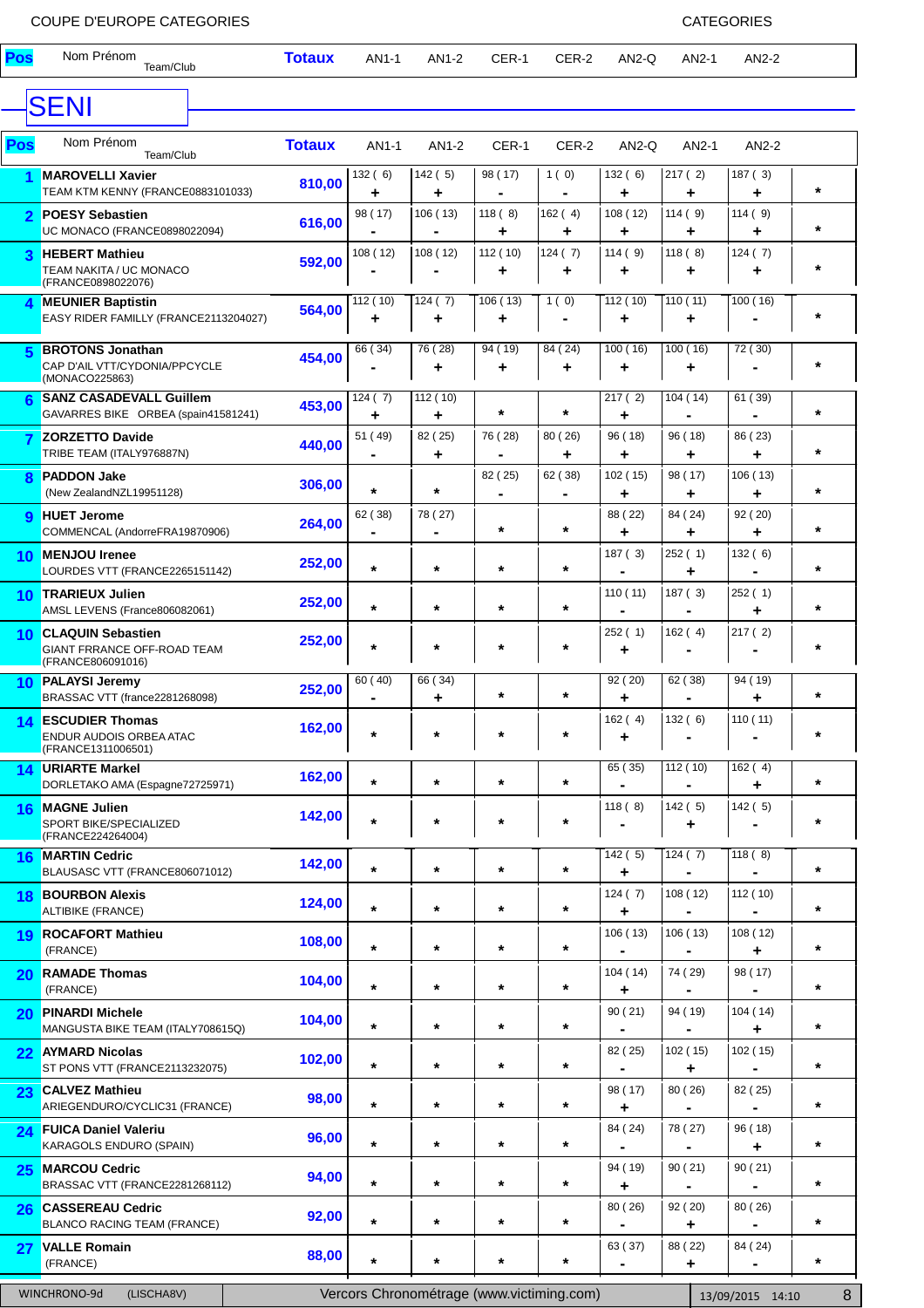| Pos             | Nom Prénom<br>Team/Club                                         | <b>Totaux</b> | AN1-1    | AN1-2   | CER-1   | CER-2   | $AN2-Q$                   | AN2-1                     | AN2-2                     |         |
|-----------------|-----------------------------------------------------------------|---------------|----------|---------|---------|---------|---------------------------|---------------------------|---------------------------|---------|
| 27              | <b>SALVAN Pierre</b><br>ALTERNATIVE VTT (FRANCE2209316004)      | 88,00         | $\star$  | $\star$ | $\star$ | $\star$ | 74 (29)                   | 76 (28)                   | 88 (22)<br>٠              | $\star$ |
| 29              | <b>CHERAMY Antoine</b><br>LOURDES (FRANCEFRA19900827)           | 86,00         | $\star$  | $\star$ | $\star$ | $\star$ | 86 (23)<br>٠              | 57 (43)                   | 76 (28)                   | $\star$ |
| 29              | <b>LEFEBVRE Philippe</b><br>(FRANCE)                            | 86,00         | $\star$  | $\star$ | $\star$ | $\star$ | 78 (27)                   | 86 (23)<br>÷              | 78 (27)                   | $\star$ |
| 31              | <b>MEMBRADO MARTÍ Albert</b><br>KARAGOLS ENDURO (SPAIN20904824) | 82,00         | $\star$  | $\star$ | $\star$ | $\star$ | 58 (42)                   | 82 (25)<br>÷              | 1(0)                      | $\star$ |
| 32              | <b>TEP Cyril</b><br>VTT34 (FRANCE)                              | 76,00         | $\star$  | $\star$ | $\star$ | $\star$ | 76 (28)<br>٠              | 70 (31)<br>-              | 74 (29)<br>$\blacksquare$ | $\star$ |
| 33              | <b>CROISET Joakim</b><br>TEAM BREAK BIKE (FRANCE)               | 72,00         | $^\star$ | $\star$ | $\star$ | $\star$ | 56 (44)                   | 72 (30)<br>٠              | 63 (37)                   | $\star$ |
| 33 <sub>o</sub> | <b>MASSE Terry</b><br>JARNAC VTT (FRANCE2016173094)             | 72,00         | $\star$  | $\star$ | $\star$ | $\star$ | 72 (30)<br>÷              | 67 (33)                   | 1(0)                      | $\star$ |
| 35              | <b>MARTOS GARRIDO Antonio Luis</b><br>ACA (SPAIN)               | 70,00         | $\star$  | $\star$ | $\star$ | $\star$ | 66 (34)                   | 66 (34)                   | 70 (31)<br>٠              | $\star$ |
| 35              | <b>GUILLON Alban</b><br><b>TEAM PAYSAN (FRANCE)</b>             | 70,00         | $\star$  | $\star$ | $\star$ | $\star$ | 70 (31)<br>٠              | 63 (37)                   | 64 (36)                   | $\star$ |
| 37              | <b>LEMANCEAU Quentin</b><br>(FRANCE)                            | 68,00         | $\star$  | $\star$ | $\star$ | $\star$ | 68 (32)<br>٠              | 65 (35)<br>$\blacksquare$ | 68 (32)<br>$\blacksquare$ | $\star$ |
| 37              | <b>MAILFAIT Frederic</b><br>(FRANCE)                            | 68,00         | $\star$  | $\star$ | $\star$ | $\star$ | 64 (36)<br>$\blacksquare$ | 68 (32)<br>٠              | 1(0)<br>$\blacksquare$    | $\star$ |
| 39              | <b>FIGAROL Vincent</b><br><b>REC TEAM (FRANCE)</b>              | 67,00         | $\star$  | $\star$ | $\star$ | $\star$ | 60 (40)<br>$\blacksquare$ | 58 (42)<br>۰              | 67 (33)<br>٠              | $\star$ |
| 39              | <b>LADEUICH Mathieu</b><br>(FRANCE)                             | 67,00         | $\star$  | $\star$ | $\star$ | $\star$ | 67 (33)<br>٠              | 60 (40)                   | 1(0)                      | $\star$ |
| 41              | <b>PASQUIER Maxime</b><br>SINGLETRACKSASSOS (FRANCE)            | 66,00         | $\star$  | $\star$ | $\star$ | $\star$ | 62 (38)<br>$\blacksquare$ | 61 (39)                   | 66 (34)<br>٠              | $\star$ |
| 42              | <b>MANOUX Alex</b><br>(FRANCE)                                  | 65,00         | $\star$  | $\star$ | $\star$ | $\star$ | 59 (41)                   | 59 (41)                   | 65 (35)<br>٠              | $\star$ |
| 43              | <b>LAFAY Kevin</b><br>LAYTON FACTORY (FRANCE)                   | 64,00         | $\star$  | $\star$ | $\star$ | $\star$ | 61 (39)                   | 64 (36)<br>٠              | 1(0)                      | $\star$ |
| 44              | <b>ROLOS Florent</b><br>(France)                                | 62,00         | $\star$  | $\star$ | $\star$ | $\star$ | 57 (43)<br>$\blacksquare$ | 56 (44)                   | 62 (38)<br>٠              | $\star$ |
|                 |                                                                 |               |          |         |         |         |                           |                           |                           |         |